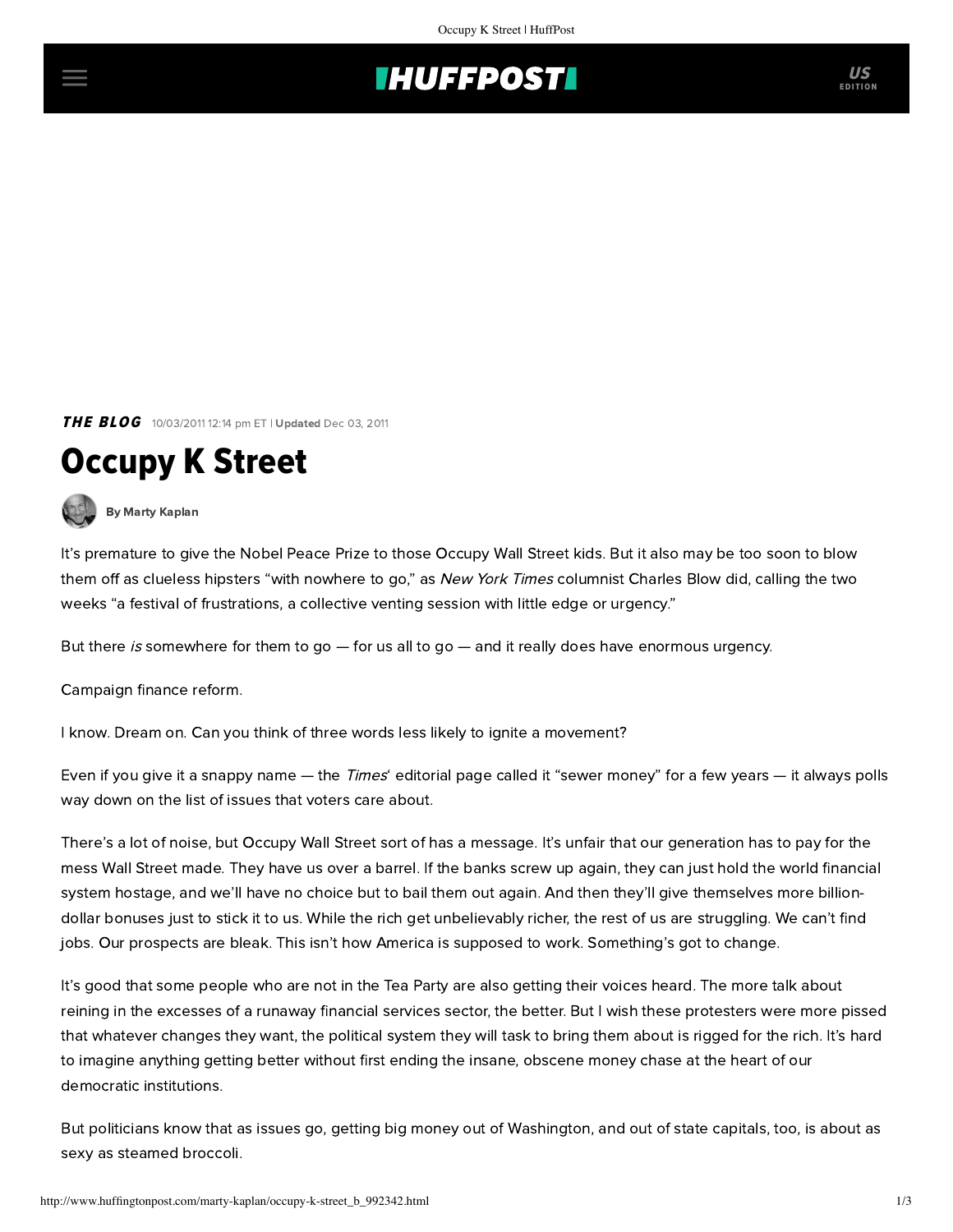## Occupy K Street | HuffPost

The \$6 billion it will take to run for office in 2012 has to come from someone, mainly in big bundles, and that someone isn't you or me. Those contributions come with strings attached. It's illegal to trade money for votes, but few politicians are stupid enough to get caught doing that. There's nothing illegal about privileging your big donors and their lobbyists with access to you and your staff. It's perfectly understandable that you say, and even believe, that you make decisions by weighing the merits, not the wallets.

But wouldn't it be bizarre if the insurance companies, securities and investment firms, real estate interests and commercial banks shoveling money into campaigns were doing so without expecting to get something for it? Drug companies, energy companies, telecoms and agribusiness aren't in it for generic good government; they're in it to get the legislative and regulatory outcomes they want. The same is true for labor. This is the interest-group system we have, and anyone too pure to play it is committing unilateral disarmament.

The money politicians raise, and the money raised by "independent" super PACs, doesn't go for golf trips or tanning beds. (Not usually, anyway.) Nor does what campaigns pay for travel, field staff and events amount to much. The paid media budget is what counts. It's the ads, stupid.

Campaigns spend three out of four dollars on media, which is a huge bonanza for TV and radio stations, and for political consulting firms. The latter not only get paid to produce the ads, they also take a nice slice for buying the airtime from the stations.

The stations, in turn, have a monopoly on the broadcast spectrum, which we — the owners of the spectrum — license to them in exchange for zero dollars, plus their straight-faced promise to serve the public interest.

For years now, conservative judicial activists on the Supreme Court have been striking down every legislative attempt to check the power of big money in politics. Their argument is that money is speech, so you can't restrict it.

Other democracies guarantee free airtime to candidates and put limits on ads and contributions. Not us.

Madison and Hamilton and the rest of the Constitution's framers created a genius of a system that has withstood the ages. But they could not have foreseen that there would one day be a de facto fourth branch of government, powered by big money in politics, and so they did not check that power with other power.

The Founders could not have imagined how technology and mass media could hypnotize a free people, and how the imperative to buy as much of that juju as you can would throw the whole system they created out of whack.

They could not have anticipated Karl Rove, Dick Armey or the Koch brothers. Or the National Association of Broadcasters, Roger Ailes, media illiteracy, civic illiteracy, entertainment-über-alles, the flight from reason, the collapse of moral consensus, and a Supreme Court confirmation process during which nominated Justices pledge allegiance to settled law without meaning it in the slightest.

Without campaign finance reform, the future belongs to the big dogs in the money game. I wish Occupy Wall Street would connect the dots between whatever their issues are and the mother of all issues.

Sure, there are slackers, tourists, naïfs, nutcases, opportunists and superannuated hippies among the people being pepper sprayed, dragnetted, or just showing up to say there's something's really wrong. That's the beauty of spontaneity — real democracy is messy. But something connects Occupy Wall Street with last summer's protesters in Madison, Wisconsin: the embryonic notion that the right does not own dissent in America.